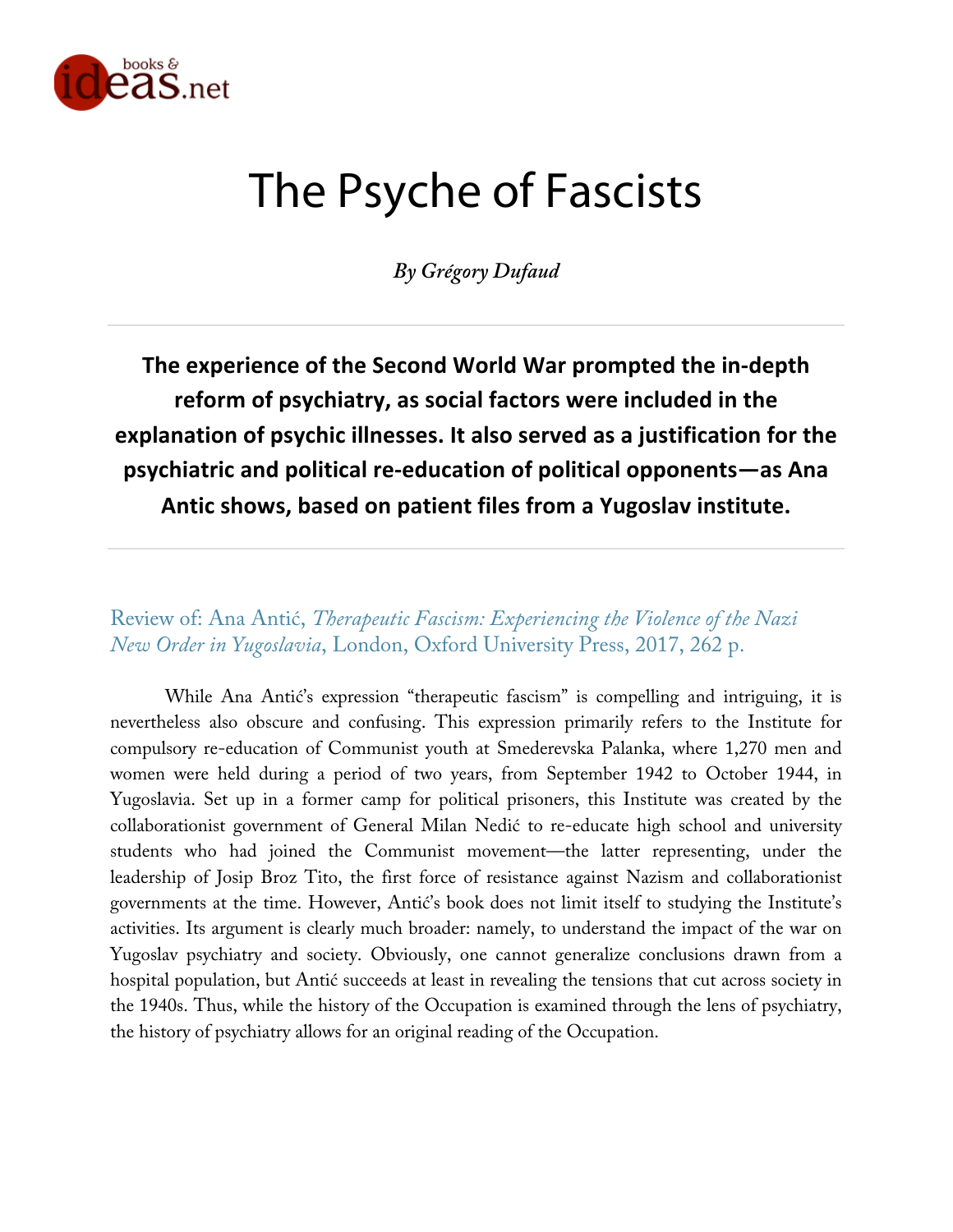Established in 1929 as an absolute monarchy, the Kingdom of Yugoslavia succeeded the Kingdom of Serbs, Croats, and Slovenes, itself a constitutional monarchy formed after the First World War, in 1918. In April 1941, the Kingdom of Yugoslavia was invaded by the Axis powers after it rejected an offer of alliance from the Third Reich. It was then dismembered and occupied by Germany, Italy, Hungary, and Bulgaria. The Third Reich also set up two puppet governments: the Independent State of Croatia and the Serbian Government of National Salvation. Both carried out a systematic policy of exterminating the Jews and mercilessly massacred populations deemed foreign along with political opponents.

In order to complete her fine research, Antić mobilized various published sources: medical forms, archives, interviews, and patient files. The latter came from six hospitals, including the two oldest and largest of Yugoslavia: the Belgrade psychiatrist hospital and the Vrapče psychiatrist hospital in Zagreb. Antić explored 949 cases from the 1929-1946 period. The book opens with a methodological reflection on the analysis of patient files, which it presents as complex documents that must meet multiple objectives: In addition to serving as tools of communication between members of a medical team, they are used by the hierarchy to control the management of care. Taking the content of these files seriously, Antić uses an approach inspired by literary studies to "deconstruct and interpret its narrative components through close reading" (p. 30). She then shows how changes in the structure and style of patient files reflected more general changes in Yugoslav psychiatry and society—if only because psychiatrists interrogated patients about their political orientation throughout the conflict.

### **A Renewed Approach to Mental Illness**

In Yugoslavia, the late process of specialization of psychiatry was not complete until the early 1920s. The main Yugoslav psychiatrists of the interwar period had been trained in the best European universities and research centers, which had guaranteed their successful entry into the professional circles of Central Europe. In the Kingdom, they presented themselves as educators capable of reforming "the spirit of the nation." Indeed, they sought to promote hygienism for the purpose of social and national progress. This ambitious political project, however, conflicted with their conception of mental illness: Insofar as the biological paradigm posited the innate nature of disorders, it limited the possibilities of therapy and of social reform. Thus, psychiatrists were unable to truly participate in the development of public health, and they struggled to conceive measures for the prevention of mental disorders. As a result, they experienced tremendous frustration.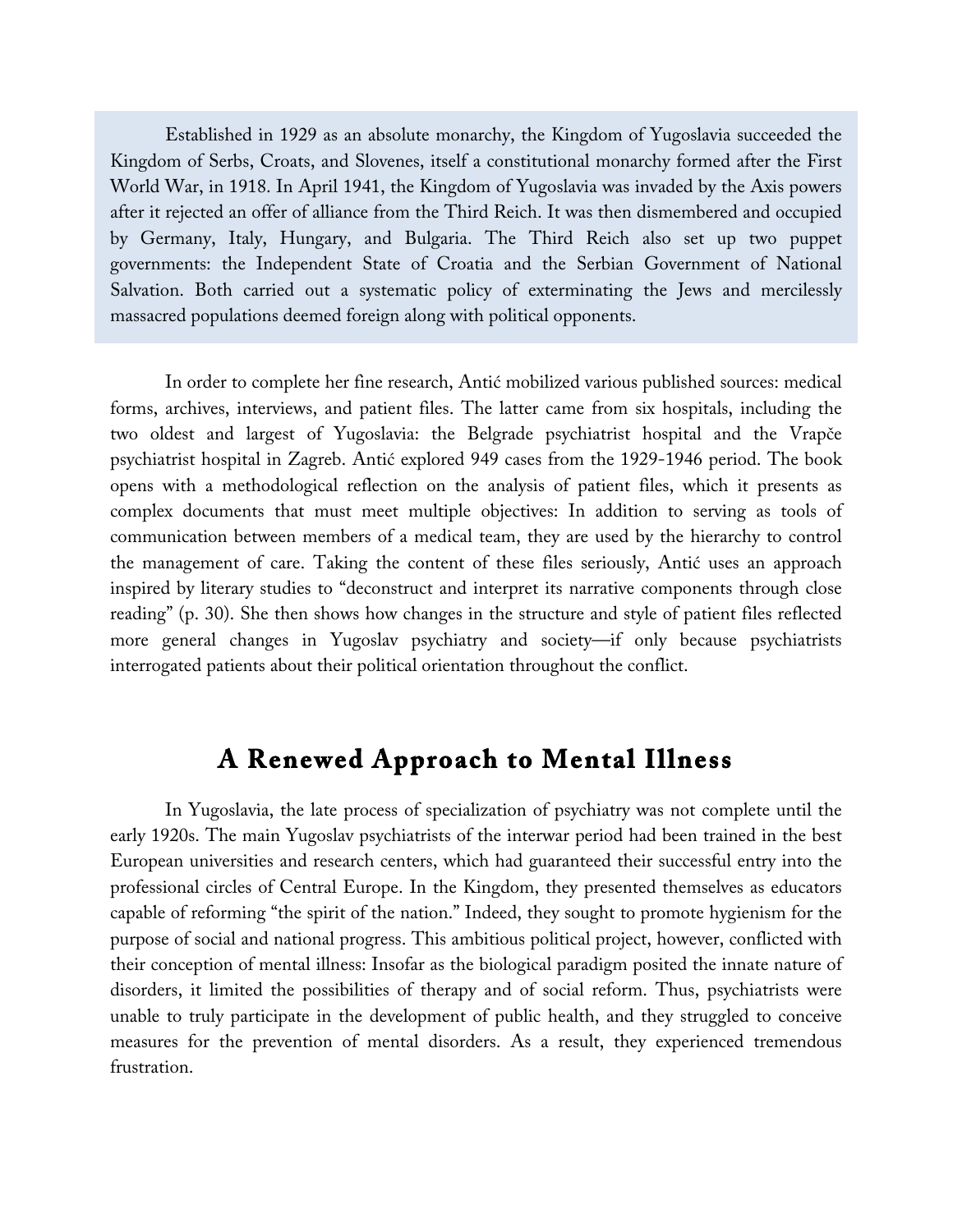A paradigm shift nevertheless occurred as a result of the war. Confronted in daily hospital life with the victims of repression and mass violence, psychiatrists were led to reconsider their theoretical and practical postulates. Despite the Nazification of their professional environment, they developed the notion of psychic trauma, renewed their understanding of disorders, and transformed the management of mental illness. There took place in Yugoslavia what had already occurred in Russia during the Russo-Japanese War of 1904-1905 and in France during the First World War: Social factors were included in the explanation of mental illness, and a psychodynamic model emerged according to which the psyche can change under the influence of internal and external factors.1 Antić views the analysis of patient files as particularly illuminating in this respect. It shows that before the end of the war, disorders were reconceptualized so as to integrate the patient's experiences and environmental influences. Thus, psychiatrists came to recognize that schizophrenia could be triggered by social factors, while continuing to assert its biological character.

## **A Profound Political and Moral Confusion**

Inmates were detained because they were deemed incapable of performing their function in the social body. A review of their files reveals how violence had spread throughout society and how it affected everyone's lives. Fear and the feeling of insecurity were such that they remained in patients for a very long time: Hospital psychiatrists treated them as symptoms of their disorder. And yet, patients' narratives also tell us about the political situation in Yugoslavia during the war.

Antić highlights two elements. The first is the state of political confusion in which inmates found themselves. It was not easy for them to take a position because the political and military configuration was particularly complex, but also because doing so in a time of omnipresent danger had consequences for individuals and their families. Thus, a significant number of inmates in Zagreb's Vrapče hospital evoked their ambiguous relationship with the Communist resistance. For while it was not uncommon for Bosnian and Croatian peasants to assist resistance fighters, many feared the latter's reprisals against those suspected of collusion with the regime. Yet, political confusion was by no means restricted to the people. Collaborationists, too, were internally conflicted: They wanted to serve the regime but also skeptical as to the means being implemented.

 

<sup>1</sup> Jacqueline Lee Friedlander, "Psychiatrists and Crisis in Russia, 1880-1917," Ph. D. diss., University of California, Berkeley, 2007; Gregory Thomas, *Treating the Trauma of the Great War: Soldiers, Civilians, and Psychiatry in France, 1914-1940*, Baton Rouge, Louisina State University Press, 2009.

<sup>2</sup> On the theory of reflexes, see Grégory Dufaud, "Pavlov, une vie pas si réglée," *La Vie des idées*, 29 February 2016: http://www.laviedesidees.fr/La-vie-pas-si-reglee-de-Pavlov.html. On the emergence of the physiological paradigm in the Soviet Union, see Grégory Dufaud, "Quel usage des thèses pavloviennes en médecine ? Schizophrénie, incertitudes scientifiques et psychiatrie en Union soviétique," *Les Cahiers du monde russe*, 1, 2015,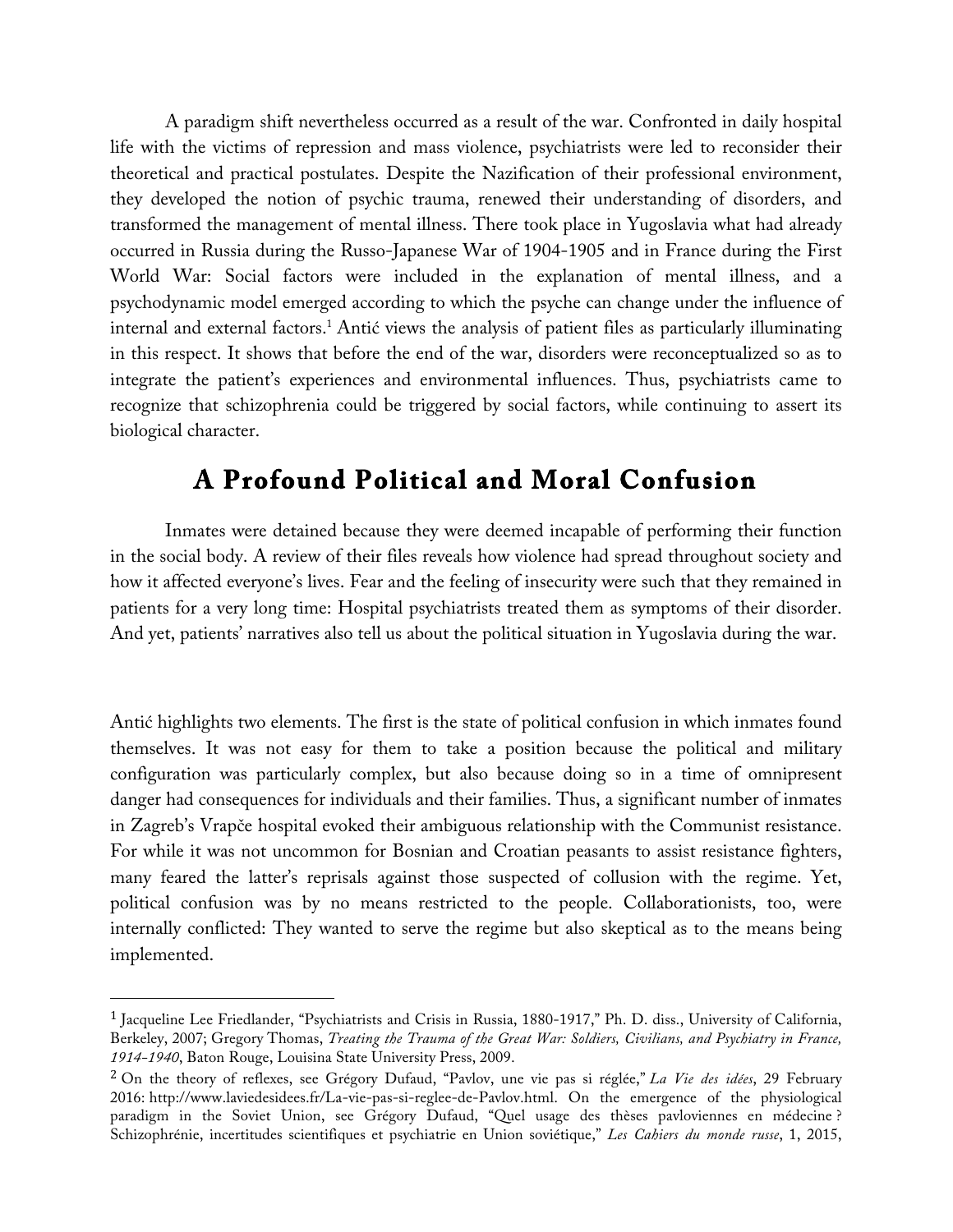The second element is the inability of some of the patients affiliated with a political party—whether Fascist or Communist—to describe its doctrine and values. Far from being all disciplined, loyal, and ideologically driven, Croatian death squad and army members were often frightened and politically ignorant. According to Antić, the patient files make clear that the Croatian and Serbian states had not succeeded in transforming the political consciousness of their citizens.

## **A Failed Attempt at Shaping the Psyche**

Confronted with the Communist resistance, collaborationist authorities and intellectuals came to define Communist sympathies and tendencies as a mental pathology. However, such an interpretation rested on a fundamentally pessimistic view of society and of the state in which it found itself. For if mental disorders had a biological and hereditary origin, then commitment to the Communist movement was predetermined. And if, moreover, a significant number of young people joined this movement, then most of the social body was sick. From 1942 on, collaborationist psychiatrists challenged the biological paradigm by stressing the notions of trauma and psychological vulnerability. Communism continued to be thought of as the manifestation of a mental illness, but it was no longer seen as a degenerative pathology. Now considered in psychogenic terms, it became curable through proper education and psychotherapy. Thus psychiatrists proposed the creation of an Institute for the re-education of young people who had joined the Communist Youth, its mission being to persuade them of their error and to treat them. For Antić, the opening of the Institute in May demonstrates very well how:

[T]he wartime realities transformed—even revolutionized—the dominant conceptions of human psychology and human nature beyond the narrow confines of the psychiatric profession. Thus, Serbian fascists started to define the human psyche as entirely formed by social factors and influences (p. 144).

Education was at the heart of the Institute's activities. The program, which lasted from six months to one year, offered general and political education classes. In addition, teachers called on inmates to take part in all kinds of extracurricular activities, as they believed that their inclusion in a group was a crucial step in their recovery. The drama section was particularly active, with the staging of classical and original plays, and hence quickly became quite well known. At times the benevolence of teachers came up against inmates' resistance, which went from violating the dress code to establishing contact with Communist units. In such cases, teachers did not hesitate to punish patients, even to threaten them with death.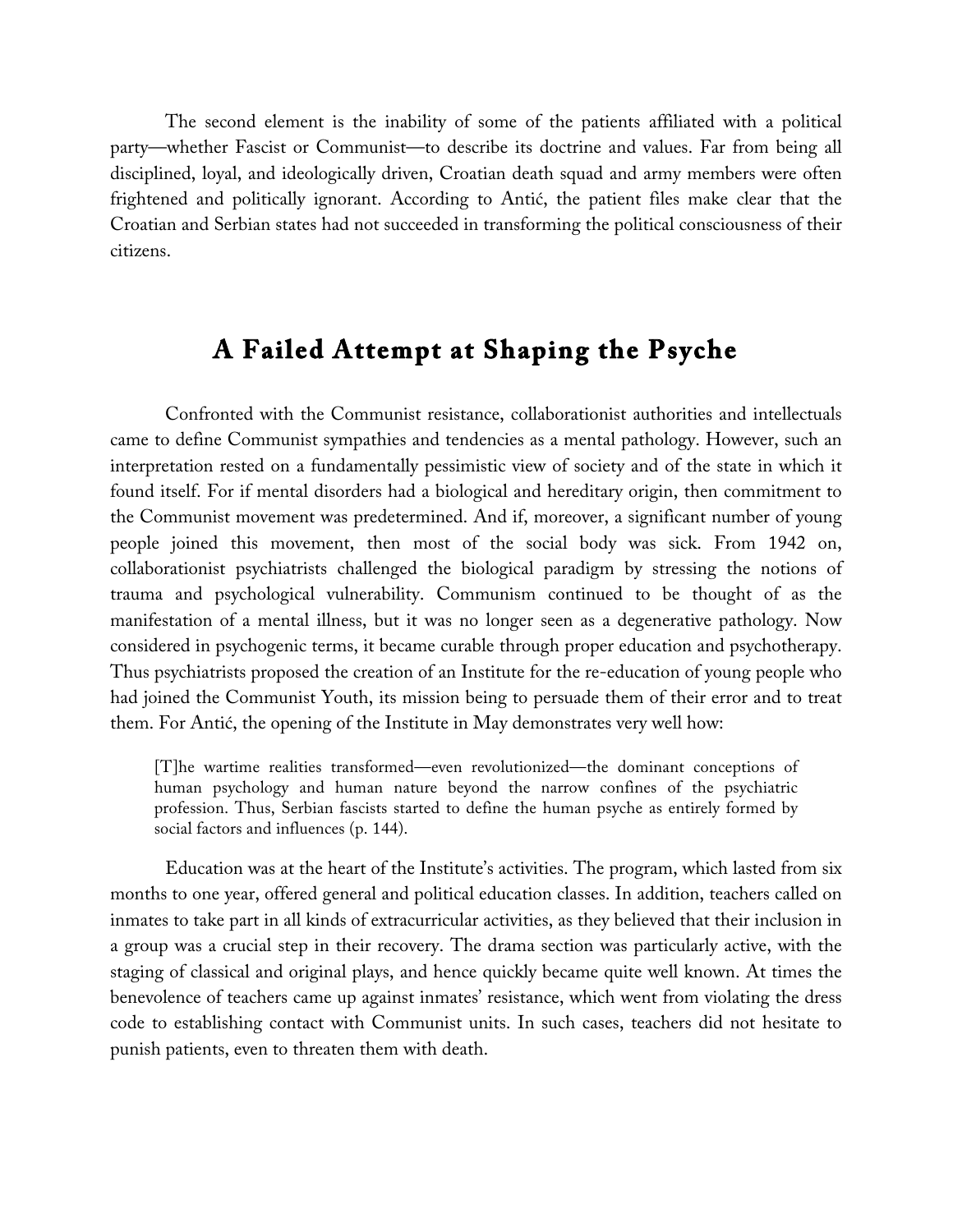As the conflict progressed, and as the collaborationist authorities became more vulnerable, discipline in the Institute deteriorated. Its leadership thus decided to implement a "form of military regime" in January 1944. All elements who thwarted discipline were isolated, and those who did not publicly expiate their fault were sent to the Banjica concentration camp. What results did the Institute achieve after two years of existence? Antić claims that 104 persons voluntarily joined one of the anti-Communist collaborationist organizations. Yet, she also evokes the failure of the re-education project, as evidenced precisely by the gradual deterioration of discipline and the recourse to punitive measures.

#### **The "Infantile Disorder" of Socialism**

At the end of the war, Communist Partisans were experiencing an epidemic of hysterical neurosis: Several thousands suffered from the disorder. Particularly affected were those whom the Communist Party hierarchy had entrusted with responsibilities, even though they were *a priori* unprepared to assume them due to their low education and their political immaturity. This disorder made them unfit for military service or for any political or ideological activity. Psychiatrists were divided as to how this should be interpreted. The resulting dispute revived the split between supporters of the biomedical model and advocates of the psychodynamic approach: While the former spoke of oligophrenia and simulation, the latter evoked an internal conflict between the urge to save one's life and the desire to fulfill one's duty. The controversy led to the gradual emergence of psychoanalysis as the main framework for analyzing and treating the socalled "Partisan neurosis."

As Antić highlights, psychiatrists expressed their concerns about the upheavals associated with the socialist revolution, and warned of the danger that an elite might be formed from within the ranks of the resistance. Presenting social mobility as a source of instability, they formulated solutions to limit the risk of anomie. Thus, faced with what they described as an "infantile disorder" of socialism, they promoted educational and social-prophylactic measures. Partisan neurosis went from being a psychiatric and medical category to being one of the major political and ideological problems of the immediate postwar period. Psychiatrists presented themselves as capable of helping the population adapt to the new circumstances, and reaffirmed their interwar desire to contribute to social and national development. Unlike the biological paradigm of the time, the psychodynamic approach rested on an optimistic view of society and of its future evolution.

Antić has written a rich and copious book. While she would likely have gained from highlighting the key elements of her demonstration, not the least of her merits is that she succeeded in showing with tremendous precision how medicine and politics are intertwined, as